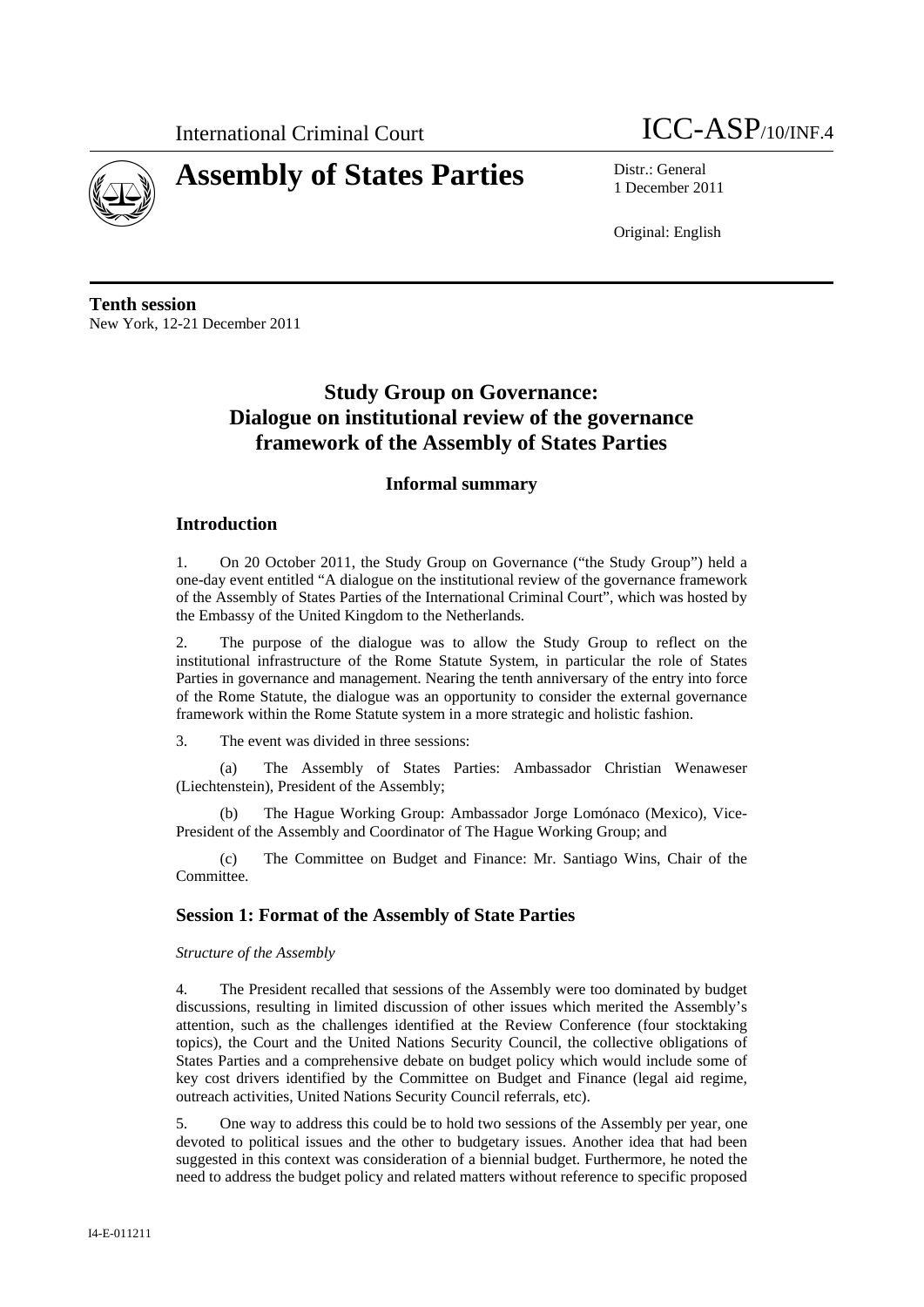programme budget, and thus prior to the submission by the Registrar of the annual budget proposal.

6. The President noted, however, the increased budgetary implications of having two sessions.

7. He expressed his view that having additional retreats on conceptual topics, such as victims, would be most useful.

8. As regards the structure of the annual sessions, he suggested that panel discussions could be held, for example con complementarity/cooperation. Furthermore, he questioned the value of the Assembly having a general debate, especially since States already had the opportunity to deliver the general statement during the annual United Nations General Assembly agenda item on the International Criminal Court.

#### *Role of the Bureau*

9. The President suggested that the Bureau could play a more active role in assisting the Assembly; for example it had prepared a paper on non-cooperation which, once approved by the Assembly, would allow a Bureau task force to be set up on the topic. Similar task forces could be established by the Bureau on other issues, providing a larger sense of ownership and in the process assisting the President of the Assembly. He also noted the need for a forum other than the annual session of the Assembly for inter-sessional decision-making. To enhance such decision-making, he proposed mechanisms such as open-ended Bureau meetings for certain topics, which could be followed by approval of decisions via a silence procedure.

#### *Relationship between The Hague and New York*

10. The President underlined that this link should not depend on personal relationships but should be institutionalized. A better flow of information between delegations in both locations might be necessary in some cases, though this was an internal matter for the respective delegations. He noted that New York-based delegations were not always aware of details of issues discussed in The Hague which were to be decided by the Bureau in New York; the information flow could be improved by having the Vice-President based in The Hague/the Chair of the Study Group address the New York Working Group.

11. He suggested that the mandate of the Study Group should be extended, to provide a permanent platform for dialogue and that it could deliver more concrete results. Furthermore, the judges were interested in its work, although they had not, thus far, been involved.

#### *Discussion*

12. It was suggested that the format of the Assembly should be aligned with the core functions of the Court, rather than revolving mainly around the budget. More discussion of the political issues was needed, in particular where the Court needed support and where its credibility was at stake. The Assembly should focus on its key role as set out in article 112 of the Rome Statute, and avoid either micromanagement of the Court or exceeding its statutory mandate; the tasks set out in article 112 should first be fulfilled first and, if time permitted, the budget discussed.

13. As regards the efficiency and effectiveness of the Assembly, it was posited that it should not be the first point for the discussion of technical issues, and it was suggested that the Court could benefit from external expertise. It was noted that the Working Groups and the Study Group had among them experts on some issues, and held substantive technical discussions throughout the year that should not be repeated during the Assembly.

14. It was suggested that any accountability mechanism should remain within the legal framework, that a legal analysis of article 112 should be carried out, in particular on the meaning of "oversight", but also on "inspection and evaluation". The question of how to ensure respect for the independence of the Court also had to be considered. Furthermore, further consideration was merited as to the independence of the Prosecutor being in relation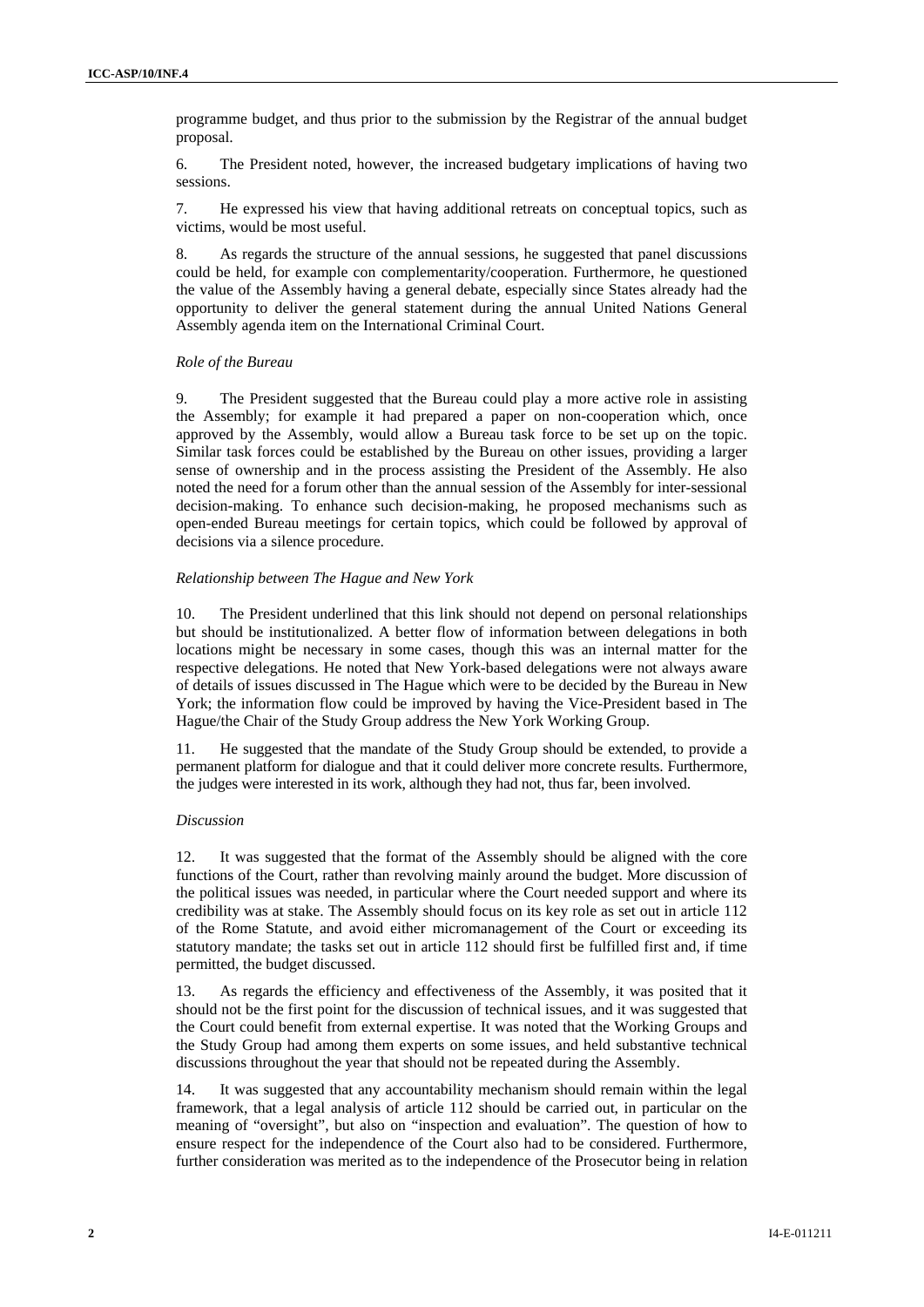to the other organs and not vis-à-vis the Assembly. It was posited that any evaluation should be system-wide and not be limited to the Court.

#### *Assembly working methods*

15. With respect to the working methods of the Assembly, support was expressed for different mechanisms e.g. the silence procedure or open-ended Bureau meetings, which would avoid the postponement of all decisions until the Assembly session, and this option should be suggested to the new President. It was noted that there was scope to improve the working methods of the Assembly and to make it more policy-oriented. Furthermore, the Assembly's focus on ensuring greater efficiency and effectiveness should not be to the detriment of other issues. It was suggested that technical bodies be established to build expertise and provide recommendations and advice to the Assembly, on issues such as legal aid/victims, etc.

16. It was noted that the silence procedure had been used once, and had required the Secretariat to send a couple hundred faxes to all States Parties, with a 48-hour deadline and that it would be necessary to consider how any objections would be dealt with.

17. It was suggested that the Assembly focus on political issues. This would be facilitated if the outcome of lengthy discussions which take place in mechanisms, such as the Bureau, the Working Groups and the Study Group, in advance of the Assembly are not then re-opened at the Assembly, and that attention be paid to strengthening these bodies. In this connection, reference was made to the substantial investment in time and efforts undertaken by those bodies and the Court throughout the year.

18. As regards the relationship among the different bodies, subsidiary bodies sometimes submitted unresolved issues to the Assembly. The Bureau could, in the inter-sessional period, take stock of the work of the Working Groups, thereby alleviating some of this burden. Alternatively, a State could host an extraordinary session of the Bureau, including cover the costs thereof. It was also suggested that issues before The Hague Working Group be fully addressed rather than be rushed through prior to the Assembly.

#### *Frequency of Assembly sessions*

19. As regards the frequency of sessions, some delegations did not see the merit of two sessions of the Assembly per year, with a preference being expressed for one annual session of a reduced duration and with a balanced agenda. Furthermore, one session of 10 days per year was already a heavy burden on smaller delegations. Some participants supported two sessions per year and the possibility of an additional session to be held once every third year was also raised.

20. It was suggested that rather than increasing the number of sessions, States Parties should strengthen the existing subsidiary bodies in order to resolve issues prior to the Assembly. A note of caution was sounded that if the number of sessions was increased, there would be additional room for re-opening of issues.

21. On principle, the frequency of Assembly sessions should be driven by facts and flexibility should be maintained. In considering additional annual sessions, the utility for the Court itself should be considered, since they could distract the Court from its core functions.

22. Furthermore, the success of each session of the Assembly should be assessed through a questionnaire sent to States, as their seemed to have diminished coupled with an increase of unpaid contributions, as well as by considering what States attended the session and demonstrated interest in the agenda items. In this connection, reference was made to the fact that at sessions held in New York, some delegates may have to simultaneously cover other United Nations meetings.

#### *General debate*

23. As regards the general debate, some delegations questioned its added value. Furthermore, it was not a veritable debate, but rather a reading of statements, frequently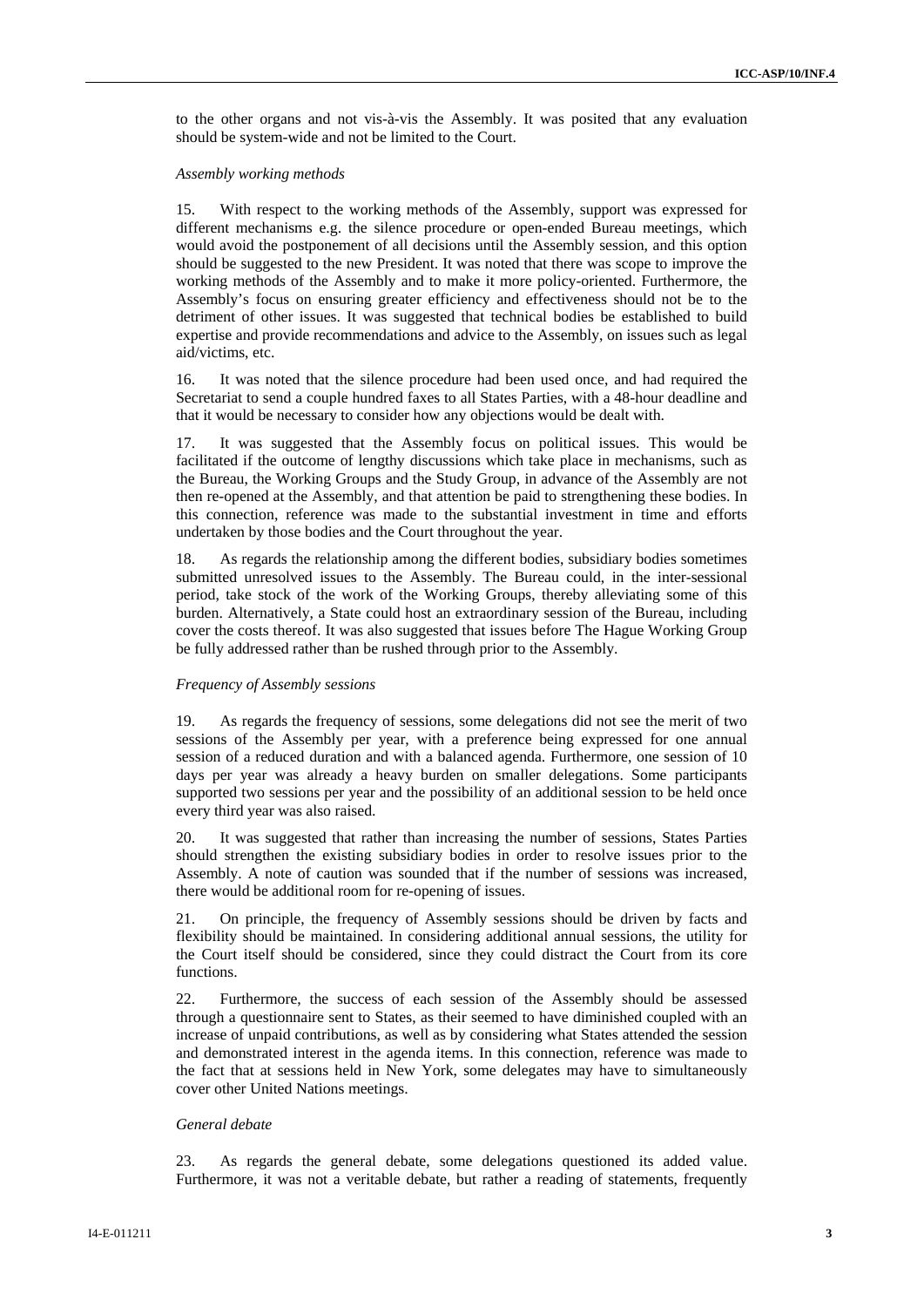repetitive. Proposals for improving the general debate included the reduction of speaking time, a restructuring, the delivery of regional statements, a focus on more political issues, and the prior circulation of statements, with a shorter general debate for comment thereon.

24. On the other hand, support was expressed for the general debate as being the only forum of the Assembly where States as well as civil society could express support for the Court.

25. It was recalled that there had been no general debate during the first four or five sessions of the Assembly. The option of a thematic general debate had been discussed in the Bureau in the past, but the Bureau had not been able to reach an agreement on a topic.

26. It was suggested that a high-level meeting of Heads of State and Government be convened every three to four years to discuss the Court. Such a meeting could be held in the margins of the United Nations General Assembly in September.

#### *Venue of the Assembly/Bureau*

27. The President indicated that although the cost of a session was less in New York, this should not be the deciding factor in deciding where to have a session, since it was desirable to hold the Assembly in both New York and The Hague. It was suggested that Bureau meetings alternate between New York and The Hague.

## *President*

28. Regarding the workload of the new President, and whether a full-time President was required, the President noted that there would be sufficient work for a full-time President, adding that he would have done more and spent more time in The Hague if he had had additional time. The President cautioned that if there was an expectation for future President to be available on a full-time basis, that the choice of candidates would be very limited as few States would consider funding such a post.

29. Furthermore, on the location of the President, there was no rule that Presidents should be New York-based. The incoming fourth President presented a new model of a full-time President, but the location afterwards was a decision for States Parties. The President noted that he had had found it very advantageous to be a Permanent Representative to the United Nations, in garnering diplomatic support for the Court, as well as in facilitating many issues with the United Nations system, as had been the case for the first two Presidents.

30. The view was also expressed that in order for the President to be adequately supported, the requisite strengthening of resources of the Secretariat was necessary.

31. As regards the relationship between The Hague and New York, it was suggested that low cost, high-tech means such as video-conferencing could help bridge the gap.

#### *Budget*

32. Regarding the proposal for a biennial budget, caution was urged. A biennial budget would require a robust Contingency Fund, with control by States Parties over access by the Court. However, some support was expressed for a biennial budget.

33. It was noted that the Assembly's practice in relation to budget discussions diverted attention from other important and strategic matters. Since enhancing the credibility of the Rome Statute system was of key importance, these discussions should not dominate the work of the Assembly. Support was expressed for a separate discussion on budget policy in the early spring of 2012, prior to the presentation of the Court's proposed programme budget.

34. It was pointed out that the budget was related to the core function of the Court, and the impression of a two-tiered Assembly should be avoided. The important role of the Committee on Budget and Finance in providing interim analysis was recognized.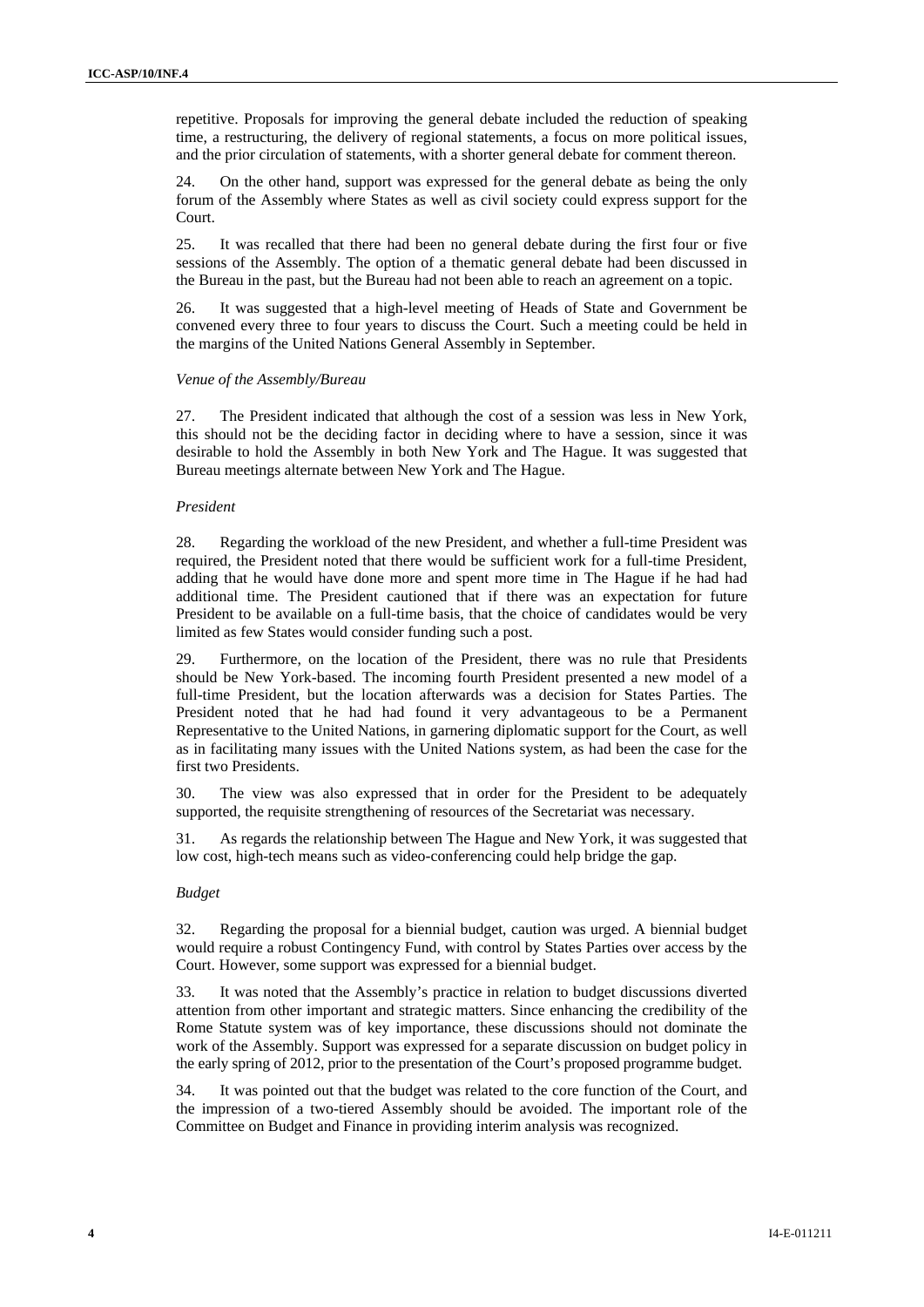35. It was noted that States had not yet been faced with a supplementary budget, but would have to consider how to deal with it where the technical body, the Committee on Budget and Finance, had not yet given its views thereon.

### **Session 2: The role of the Bureau**

36. The Coordinator of The Hague Working Group, Ambassador Jorge Lomónaco (Mexico), highlighted the major challenges faced by the Working Group, which included diminished participation by States Parties and their Ambassadors, the lack of time for indepth analysis of issues, and the attainment of concrete results.

37. He referred to the high number of meetings held and noted that it was necessary to examine how the work might be better organized. He recalled that the President had recommended that the incoming President maintain the efficient division of labour between the two Vice-Presidents as Coordinators of The Hague and New York Working Groups.

38. The Vice-President identified three basic elements necessary to improve the work of the Working Group:

(a) To avoid deferring the consideration of issues until the end of the year, which happened due to the fact that the requisite input from the Court was not necessarily available in a timely manner as expected by the facilitators and also because on occasions the Working Group would dwell too much on a topic;

To promote the participation of more delegates beyond the "core group" of active delegates, in particular encouraging participation from Africa and the Caribbean; he also noted that sometimes at Assembly sessions held in New York there was a larger number of Hague-based Ambassadors than Permanent Representatives; and

(c) To focus on issues requiring action and having tangible impact.

39. As regards the relationship between The Hague Working Group and subsidiary bodies of the Assembly, the Working Group benefited from briefings of the Committee on Budget and Finance. However, as regards the outcome of The Hague's Working Group, sometimes it was subject to endorsement or was re-opened for discussion by New York Working Group members; this had created some resentment as the output of the New York Working Group was not subject to the same review.

40. He noted the structural advantages of The Hague as being the close proximity to the Court and the continuous interaction with Court officials, which in turn allowed a better grasp of some problems and their possible solution; the ability of Hague-based delegates to dedicate significant amounts of time to the Court and thereby develop a greater sense of ownership; and less "contamination" with other issues than may occur in New York where other multilateral issues may affect consideration of Rome Statute topics.

41. The Vice-President noted that reaching an agreement on the composition of the Bureau prior to the tenth session of the Assembly was a prior step to identifying a new Vice-President, who would come from a Bureau member. The diminishing participation of a limited core of active delegates was a possible reason for the difficulty in identifying the new Vice-President.

42. As regards proposals for enhancing the work of the Assembly, he expressed his concern that streamlining the work of the Assembly was being linked to the programme budget. He hoped that the discussion on budget policy, an important item, could begin in 2012, but was of the view that other issues should not be subordinated to the budget topic and that other actors would be sensitive to the concerns of States Parties.

43. As regards the division of work between the Working Groups, there were many activities that had to be carried out in close proximity to the Court. The Vice-President noted that New York and The Hague shared many commonalities, e.g. the geographical spread of participation, and the engagement of Ambassadors, and he stressed the need for greater interaction between delegates in both locations. He also noted that national delegations were as much responsible for any disconnect between the two Groups, due perhaps to the distance and time difference.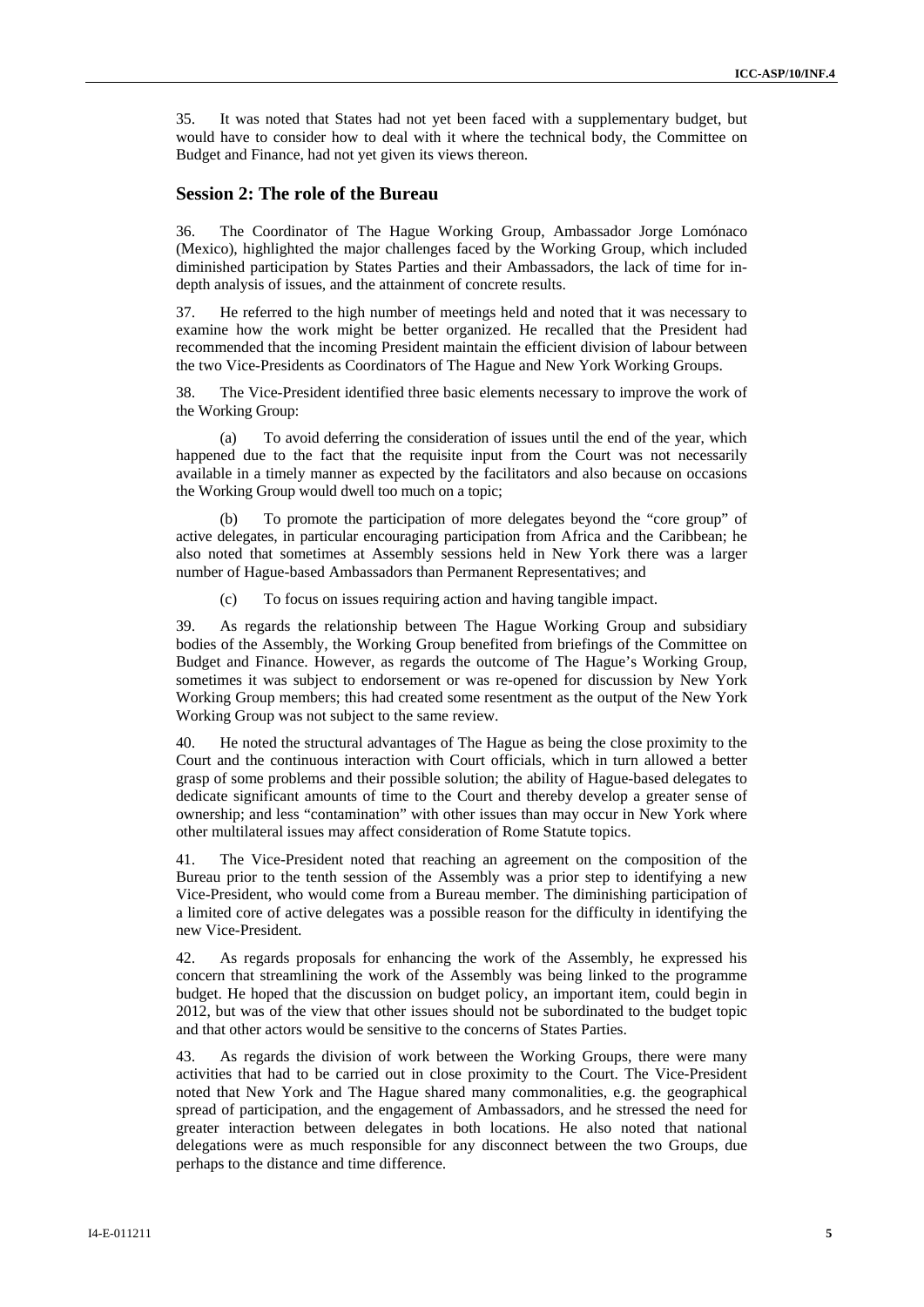44. Furthermore, he highlighted the need to streamline the work of the Working Groups by limiting the number of topics per group to four or five per year, according priority to crucial issues.

45. He viewed the suggestion to encourage the designation of Permanent Representatives to the Court as a tool for strengthening the Working Group and, possibly, diplomatic missions in The Hague since it would convey a message to capitals that the multilateral aspect of a posting in the Netherlands was an important factor to bear in mind.

46. On the location of the Presidency, he noted that the 1.5 year quest for the a new President had demonstrated the difficulty in identifying a Permanent Representative in New York capable of dedicating sufficient time and energy to the role. Furthermore, geographical representation was a dominant factor in the process and was a dynamic that might be considered differently in the future. It might be necessary to look beyond New York and to bear in mind that the model of having a full-time President may not be sustainable beyond 2014.

### *Discussion*

47. It was pointed out that the decreasing number of ambassadors present at meetings was probably due to the fact that the Working Group often discussed highly technical, rather than political, issues. There was a call for a greater effort to increase participation and engagement in the Working Group, although it was also stressed that to ensure higher participation, the efficiency of the Working Group had to improve. The point was also made however that the institutional engagement was more important than the level of the person who performed the role as countries established specific posts for dealing with the Court.

48. The need to reconsider the number of facilitations and issues on the agenda was highlighted. New priorities could include the review of the legal framework and the functioning of the Court; the advantages of having a single trial judge (instead of three); whether it was necessary to have five appeals judges sitting the entire time and other related issues which only the Assembly could discuss. However, it was also pointed out that before starting a range of new discussions, States Parties should proceed with the existing items and assess the efficiency of the system.

49. There was broad support for improved interaction between the judges and States Parties, in particular via the heads of the Pre-Trial, Trial and Appeals Divisions. In this connection, reference was made to the judges having different views among themselves, which is why the Study Group would have a preference for collective views. It was also posited that judges would benefit from hearing what the Study Group expected to achieve.

50. The view was expressed that the Court was moving into a different phase and rather than focusing on issues such as universality the focus had shifted to the cases before the Court. Consequently, it was more appropriate for the President of the Assembly to be in The Hague, near the seat of the Court, rather than in New York.

51. As regards possible amendments to the Rules of Procedure and Evidence, it was noted that this task fell within the remit of the Working Group on Amendments, and it was hoped that it would be sufficiently flexible to facilitate discussions of proposals emanating from The Hague Working Group for adoption at the tenth session. The urgency of adopting these amendments was stressed, especially since the annual Assembly session was the only opportunity to take such decisions.

52. As regards finding suitable candidates for the post of President of the Assembly in New York, it was noted that identifying individuals with the appropriate profile had not been difficult, but that the view of some that the new President had to come from one of two regional groups did contribute to the delay in identifying a candidate. In this connection, the point was made that in searching a President for the fifth triennium the Assembly should consider not rotating the post of President among the regional groups, but rather focus on finding the right person for the post.

53. The process for finding a Vice-President should consist of identifying the individual/s with the appropriate profile, whose countries would then be nominated for being part of the Bureau. In this connection, it was noted that there was some competition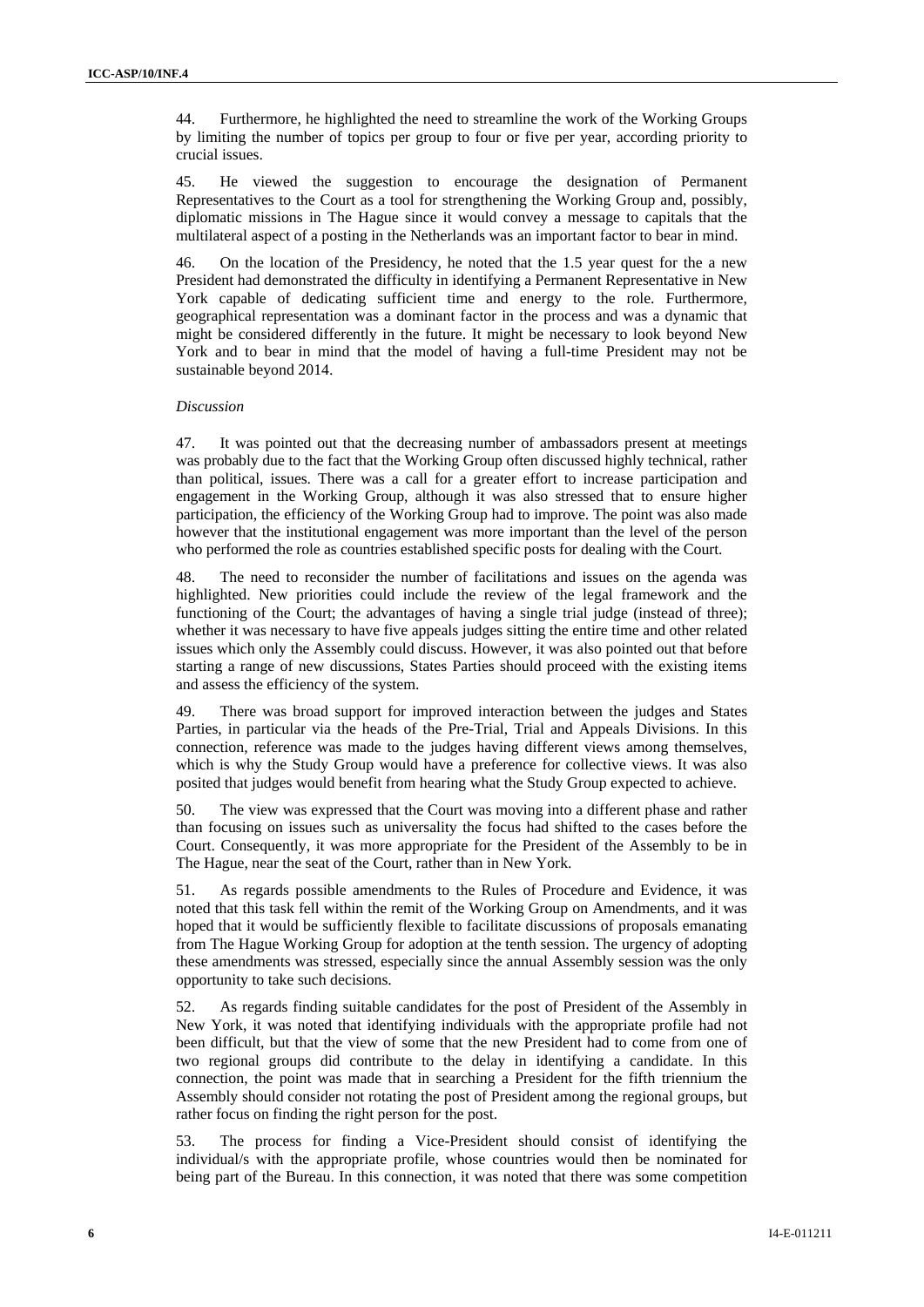to be elected to the Bureau, but that those States should asked about the concrete contribution they would make in the Bureau, as there would be an expectation to that effect.

## **Session 3: Budget**

54. The Court's budget was taken-up in the third segment of the seminar, where the Chair of the Committee on Budget and Finance (the "Committee"), Mr. Santiago Wins (Uruguay) presented his personal views about the Committee's mandate, role of the Committee within the Court budgetary cycle and the possibility of biennial budgeting.

#### *The Committee's mandate*

55. The Committee was established pursuant to ICC-ASP/1/Res.4 on 3 September 2002 and its mandate is described in Rule 9 of the Rules of Procedure of the Committee on Budget and Finance<sup>1</sup>, which integrates different elements:

(a) Technical examination of any document submitted to the Assembly that contains financial or budgetary implications or any other matter of a financial, budgetary or administrative nature;

(b) Review of the proposed programme budget of the Court, and making the relevant recommendations; and

(c) Considering reports of the Auditor concerning the financial operations of the Court and transmission of the reports to the Assembly together with any comments.

The Committee's mandate also includes the following responsibilities:

- (a) Appropriations;
- (b) Trust funds;
- (c) Contingency Fund;
- (d) Investment of funds;
- (e) Internal audit;
- (f) Financial statements;
- (g) Ad-hoc inspection work; and
- (h) Receiving requests for opinion or guidance from the Assembly and the Bureau.

56. As an example, the Committee has received on several occasions through the Bureau, requests for opinion or guidance on some items, such as Independent Oversight Mechanism, the Oversight Committee on Permanent Premises, detention facilities; and addressed specific issues with important financial consequences, such as pension of judges, investments, procurement practices, need of coherent rules and regulations for staff, including assessment system, benefits, etc.

57. In summary, the Committee has a wide mandate, which includes not only scrutinizing every detail of the programme budget proposal, but also evaluation and verification through inspection functions, so far conducted on ad hoc basis. As an example of the volume of work generated in each session of the Committee; the total number of pages the Court had to submit to the Committee in response to its queries during its seventeenth session was around 500 pages.

58. The Committee's work is challenged by the following factors:

- (a) Two meetings a year to deal with an increasing number of issues on its agenda;
- (b) Insufficient human resource support;

(c) Very short evaluation reports received by the Court or limited emphasis on key evaluation questions of relevance and effectiveness, in cases where the Court has to focus on evaluation process. More emphasis should be on the learning aspect of evaluations and therefore on lessons learned;

<sup>1</sup> *Official Records of the Assembly of States Parties to the Rome Statute of the International Criminal Court, Second session, New York, 8-12 September 2003*, annex III.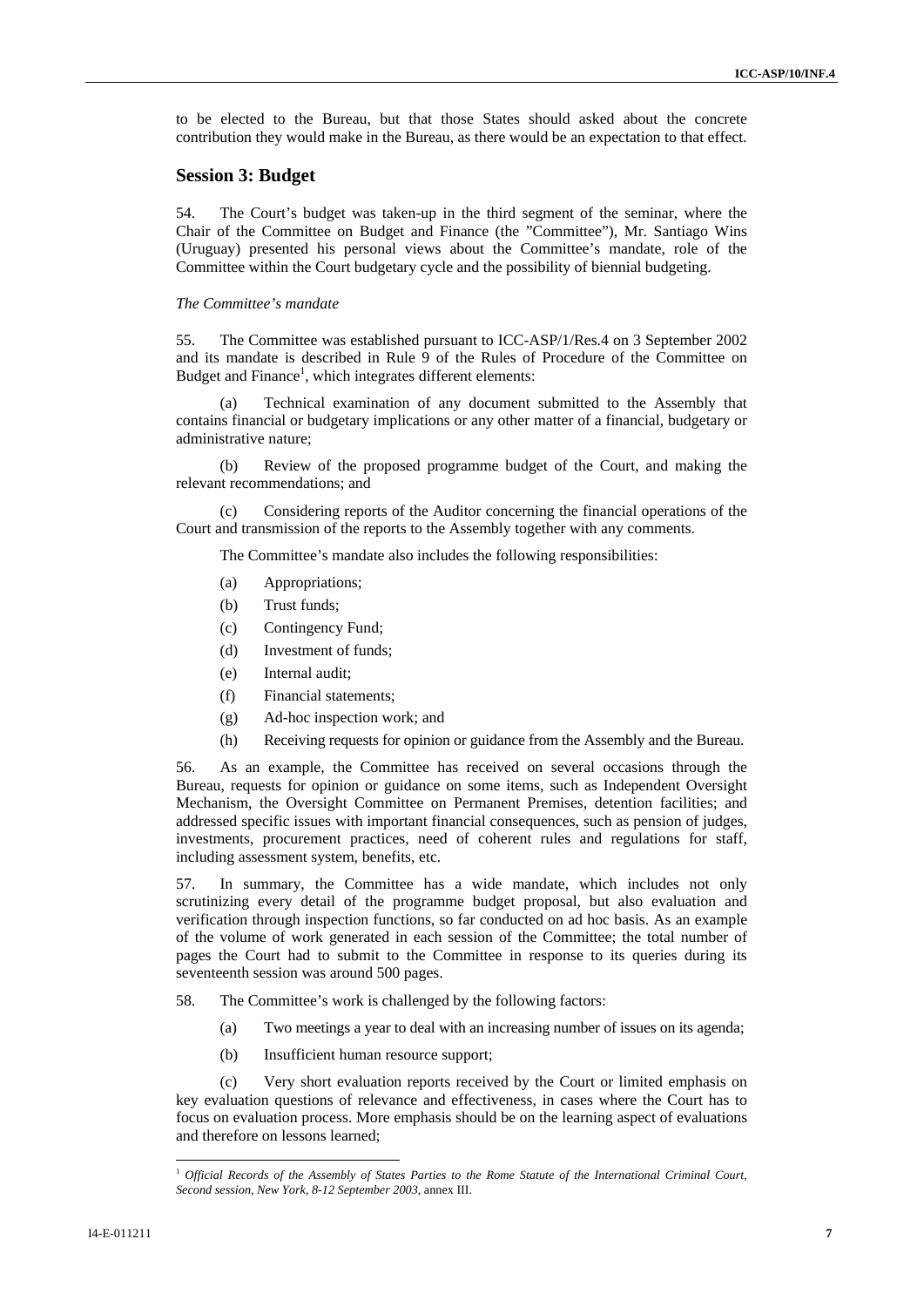- (d) Following-up on the Committee's previous recommendations; and
- (e) The budget process operates in a highly politically sensitive environment.

(f) Since its inception in 2002, the Committee has achieved considerable savings to the States Parties of more than  $\leq 5$  million as detailed in annex I. Delegates appreciated and praised the work of the Committee and supported its recommendations.

*Role of the Committee with the Court's budgetary cycle* 

## 59. Budget process:

(a) The Registrar is responsible for the presentation of the proposed programme budget for the Court;

(b) The proposed programme budget is prepared based on pre-defined assumptions;

(c) The proposed programme budget is prepared by different programmes, and submitted to the Budget and Finance Section by the end of March;

(d) An internal Budget Working Group reviews the budget submissions;

(e) At the end of June, the Coordination Council has a final discussion and approves the proposed programme budget; and

In July, the proposed programme budget is sent to the Secretariat of the Assembly for formatting, light editing, translating and printing. An electronic copy is sent to the Committee before receiving a paper version afterwards.

60. There has been an improvement in the budget process; however, there is a room for more improvements, where the budget document lacks coherence as a whole.

#### *What is wrong with the budget?*

61. The Court faces challenges on oversight and accountability, management and resource allocation, and human resources management.

62. The Court's budget is different than other organizations'. While result-based budgeting is difficult to apply Court wide, in some areas the Court could have a programme of work linked to expected results. It is suggested that basic priorities should be outlined and a budget frame be established. It also should be considered to combine the strategic framework and the budget presentation.

### *Accountability*

63. The Court has to introduce "Accountability" in its operations as was done by the United Nations, where the General Assembly adopted a special resolution on accountability.<sup>2</sup> There must be delegation of authority, adequate measures of outputs, and tools in place to deal with managers and organizational units that are performing below agreed targets.

#### *Budget cycle and biennial budget*

64. Moving to biennial budget cycle would have an impact on national budgets of the States Parties. The United Nations have a biennial budget cycle except for few agencies or specific activities such as ad hoc international tribunals or peacekeeping missions.

65. However, this does not address the problem of having outdated information at the time of budget approval. In the United Nations biennial budget has the same challenge and the update of information is costly. The Court should carefully review all these aspects and come-up with a proposal to the Committee in order to look at it and recommend it to the Assembly.

 <sup>2</sup> United Nations Document A/RES/64/259.